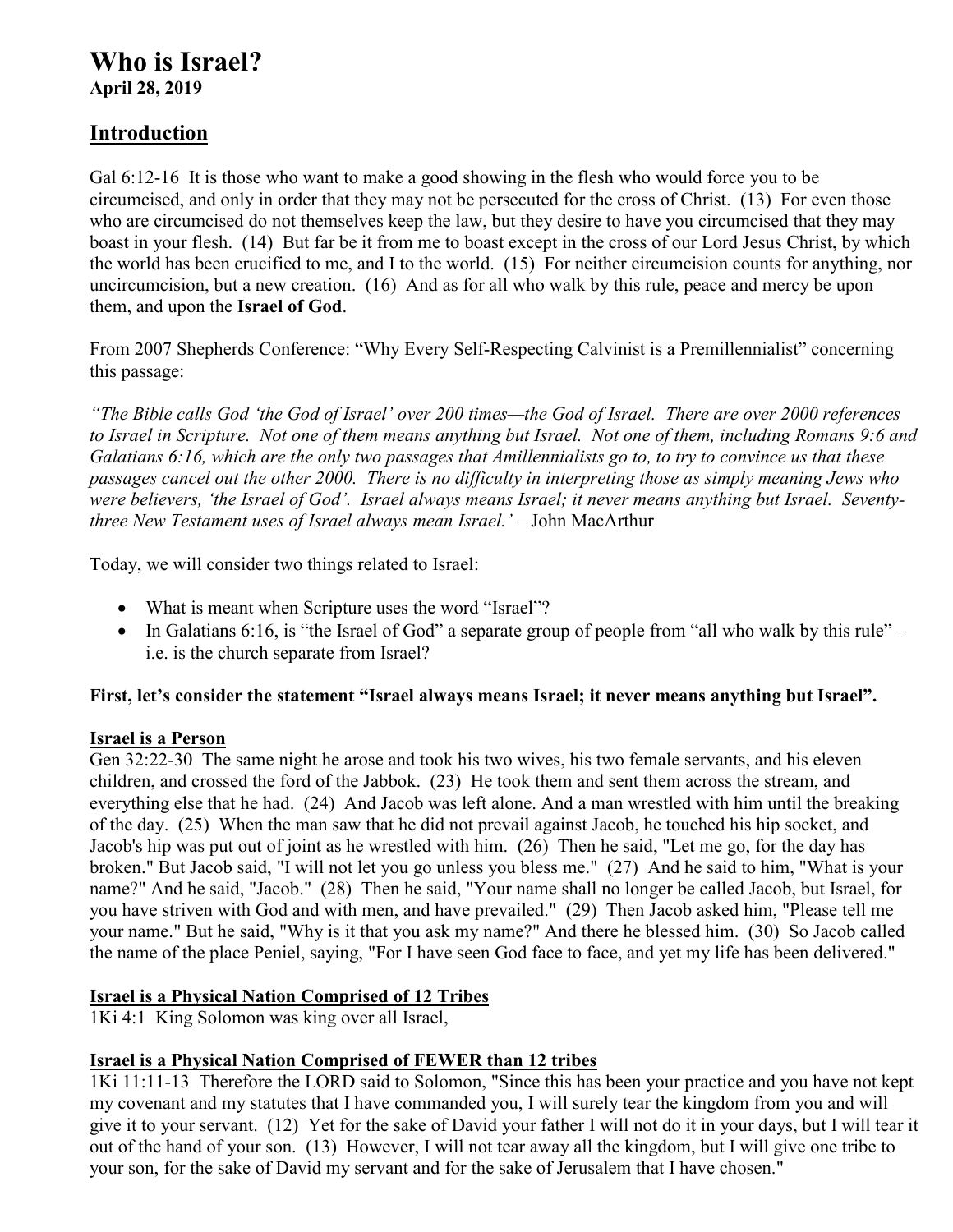1Ki 14:21 Now Rehoboam the son of Solomon reigned in Judah. Rehoboam was forty-one years old when he began to reign, and he reigned seventeen years in Jerusalem, the city that the LORD had chosen out of all the tribes of Israel, to put his name there. His mother's name was Naamah the Ammonite.

Isa 7:1 In the days of Ahaz the son of Jotham, son of Uzziah, king of Judah, Rezin the king of Syria and Pekah the son of Remaliah the king of Israel came up to Jerusalem to wage war against it, but could not yet mount an attack against it.

#### **Israelites (those of Israel) are of the flesh**

Rom 9:3-4 For I could wish that I myself were accursed and cut off from Christ for the sake of my brothers, my kinsmen according to the flesh. (4) They are Israelites, and to them belong the adoption, the glory, the covenants, the giving of the law, the worship, and the promises.

#### **Israelites (those of Israel) are children of the promise**

Rom 9:6-8 But it is not as though the word of God has failed. For not all who are descended from Israel belong to Israel, (7) and not all are children of Abraham because they are his offspring, but "Through Isaac shall your offspring be named." (8) This means that it is not the children of the flesh who are the children of God, but the children of the promise are counted as offspring.

#### **Question: If not all who are descended from Israel belong to Israel, then what does the first Israel mean? And what does the second Israel mean? And is the statement "Israel always means Israel" of value in answer either question?**

Answer: Israel means different things in different places, and we must consider both context and the analogy of faith (Scripture interpreting Scripture) to discern what is meant in each place.

#### **Now, let's consider Scripture to determine what is meant by the Israel of God in Galatians 6:16 and the Israel of Romans 9 to which not all descended from Israel belong.**

#### **Consider the logical progression of Romans 9:**

- Paul has great sorrow for his kinsmen fellow ethnic Jews
- His sorrow is due to their lack of faith in Christ
- But the fact that they lack faith even though they have all of the advantages of being Israelites does not mean that the word of God has failed.
- That's because physical heritage does not determine the children of Abraham the promise to Abraham does.

Consider the terminology in verse 7 – children of Abraham. Given the logic of the passage, we see that Paul's ethnic Israelite kinsmen are not children of Abraham. They are Israelites, who in many passages are called the children of God, but are not called children of Abraham. Are children of God different than children of Abraham?

Mat 3:7-9 But when he saw many of the Pharisees and Sadducees coming to his baptism, he said to them, "You brood of vipers! Who warned you to flee from the wrath to come? (8) Bear fruit in keeping with repentance. (9) And do not presume to say to yourselves, 'We have Abraham as our father,' for I tell you, God is able from these stones to raise up children for Abraham.

#### **Are children of God a brood of vipers?**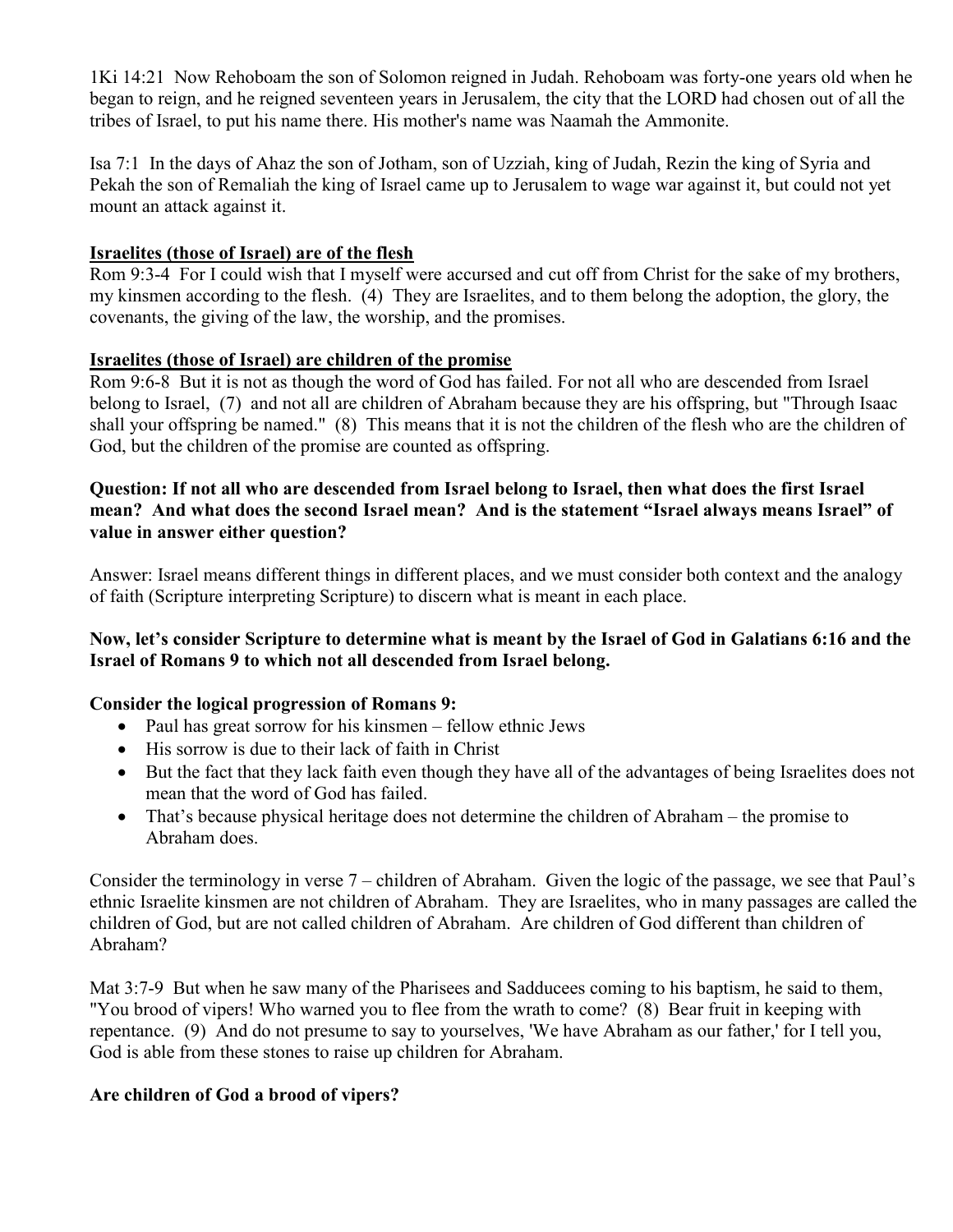Joh 8:39-44 They answered him, "Abraham is our father." Jesus said to them, "If you were Abraham's children, you would be doing the works Abraham did, (40) but now you seek to kill me, a man who has told you the truth that I heard from God. This is not what Abraham did. (41) You are doing the works your father did." They said to him, "We were not born of sexual immorality. We have one Father--even God." (42) Jesus said to them, "If God were your Father, you would love me, for I came from God and I am here. I came not of my own accord, but he sent me. (43) Why do you not understand what I say? It is because you cannot bear to hear my word. (44) You are of your father the devil, and your will is to do your father's desires. He was a murderer from the beginning, and has nothing to do with the truth, because there is no truth in him. When he lies, he speaks out of his own character, for he is a liar and the father of lies.

#### **Consider what Jesus is saying here:**

- **These Jews are not Abraham's children**
- **These Jews are not God's children**
- **These Jews' father is the devil**

**This is consistent with Romans 9 – not all who are descended from Israel belong to Israel – true Israel is made up of believers – those who do the works that Abraham did – those who believe God and obey him.** 

#### **Consider the oneness in Scripture that describes believers**

Gal 3:28-29 There is neither Jew nor Greek, there is neither slave nor free, there is no male and female, for you are all one in Christ Jesus. (29) And if you are Christ's, then you are Abraham's offspring, heirs according to promise.

Eph 2:11-16 Therefore remember that at one time you Gentiles in the flesh, called "the uncircumcision" by what is called the circumcision, which is made in the flesh by hands-- (12) remember that you were at that time separated from Christ, alienated from the commonwealth of Israel and strangers to the covenants of promise, having no hope and without God in the world. (13) But now in Christ Jesus you who once were far off have been brought near by the blood of Christ. (14) For he himself is our peace, who has made us both one and has broken down in his flesh the dividing wall of hostility (15) by abolishing the law of commandments expressed in ordinances, that he might create in himself one new man in place of the two, so making peace, (16) and might reconcile us both to God in one body through the cross, thereby killing the hostility.

#### **In light of this oneness – the combining of what was previously two groups into one – let's go back to Galatians 6:12-16**

Gal 6:12-16 It is those who want to make a good showing in the flesh who would force you to be circumcised, and only in order that they may not be persecuted for the cross of Christ. (13) For even those who are circumcised do not themselves keep the law, but they desire to have you circumcised that they may boast in your flesh. (14) But far be it from me to boast except in the cross of our Lord Jesus Christ, by which the world has been crucified to me, and I to the world. (15) For neither circumcision counts for anything, nor uncircumcision, but a new creation. (16) And as for all who walk by this rule, peace and mercy be upon them, and upon the **Israel of God**.

- Galatians is written to condemn the false gospel that works (circumcision) must be added to faith in order for one to be saved.
- In Romans 4, Paul stresses that Abraham was justified by faith not circumcision. The same way that believers in Christ are saved.
- This truth points to a commonality between OT believers and NT believers salvation by grace, through faith.
- Israel has been, and always will be, believers  $-$  God's children  $=$  Abraham's children